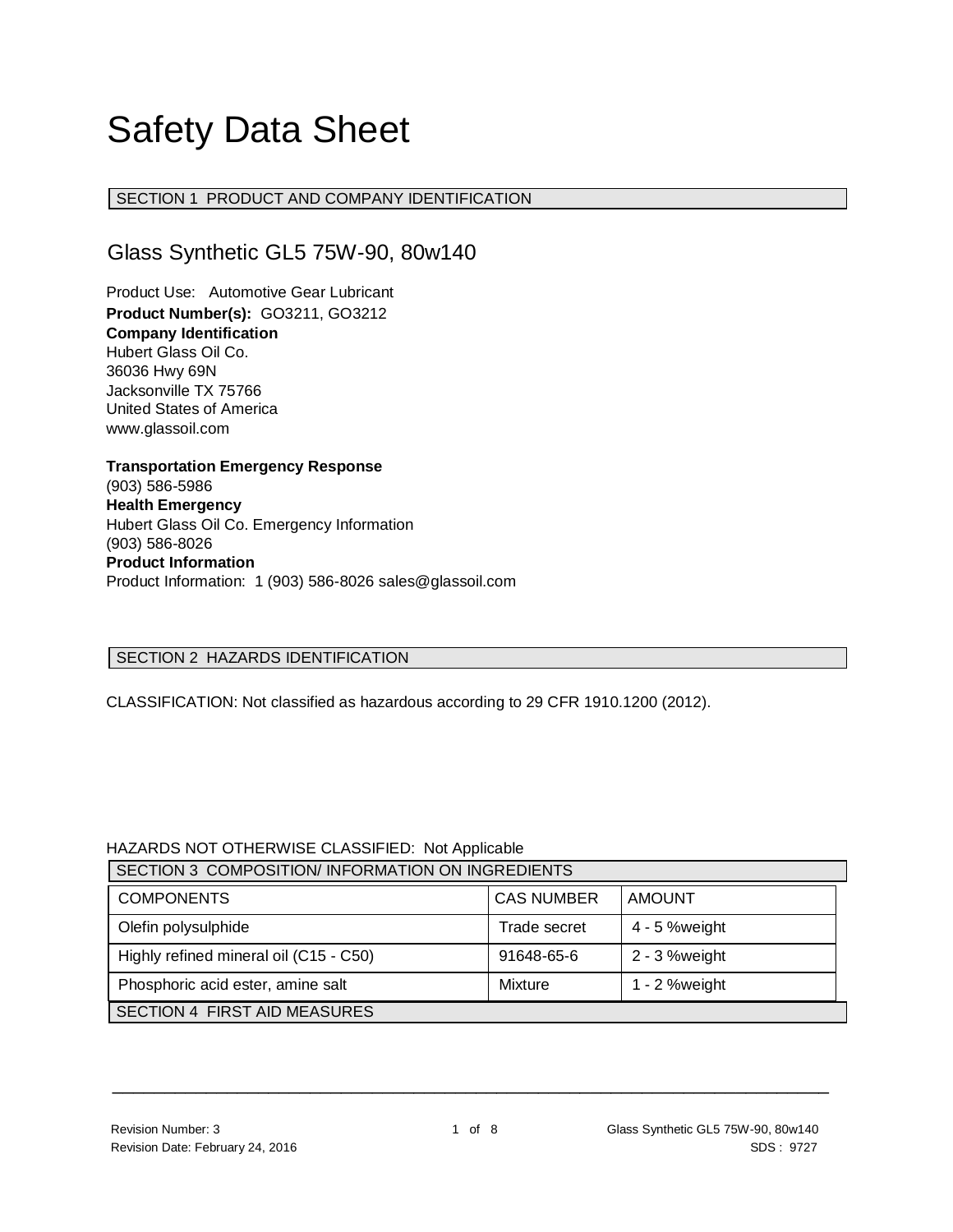Description of first aid measures

Eye: No specific first aid measures are required. As a precaution, remove contact lenses, if worn, and flush eyes with water.

Skin: No specific first aid measures are required. As a precaution, remove clothing and shoes if contaminated. To remove the material from skin, use soap and water. Discard contaminated clothing and shoes or thoroughly clean before reuse.

Ingestion: No specific first aid measures are required. Do not induce vomiting. As a precaution, get medical advice.

Inhalation: No specific first aid measures are required. If exposed to excessive levels of material in the air, move the exposed person to fresh air. Get medical attention if coughing or respiratory discomfort occurs.

Most important symptoms and effects, both acute and delayed IMMEDIATE HEALTH EFFECTS

Eye: Not expected to cause prolonged or significant eye irritation.

Skin: Contact with the skin is not expected to cause prolonged or significant irritation. Contact with the skin is not expected to cause an allergic skin response. Not expected to be harmful to internal organs if absorbed through the skin.

Ingestion: Not expected to be harmful if swallowed.

Inhalation: Not expected to be harmful if inhaled. Contains a synthetic hydrocarbon oil. May cause respiratory irritation or other pulmonary effects following prolonged or repeated inhalation of oil mist at airborne levels above the recommended mineral oil mist exposure limit. Symptoms of respiratory irritation may include coughing and difficulty breathing.

DELAYED OR OTHER HEALTH EFFECTS: Not classified

Indication of any immediate medical attention and special treatment needed Not Applicable

#### SECTION 5 FIRE FIGHTING MEASURES

EXTINGUISHING MEDIA: Use water fog, foam, dry chemical or carbon dioxide (CO2) to extinguish flames.

PROTECTION OF FIRE FIGHTERS:

Fire Fighting Instructions: This material will burn although it is not easily ignited. See Section 7 for proper handling and storage. For fires involving this material, do not enter any enclosed or confined fire space without proper protective equipment, including self-contained breathing apparatus.

Combustion Products: Highly dependent on combustion conditions. A complex mixture of airborne solids, liquids, and gases including carbon monoxide, carbon dioxide, and unidentified organic compounds will be evolved when this material undergoes combustion.

# SECTION 6 ACCIDENTAL RELEASE MEASURES

Protective Measures: Eliminate all sources of ignition in vicinity of spilled material.

Spill Management: Stop the source of the release if you can do it without risk. Contain release to prevent further contamination of soil, surface water or groundwater. Clean up spill as soon as possible, observing precautions in Exposure Controls/Personal Protection. Use appropriate techniques such as applying non-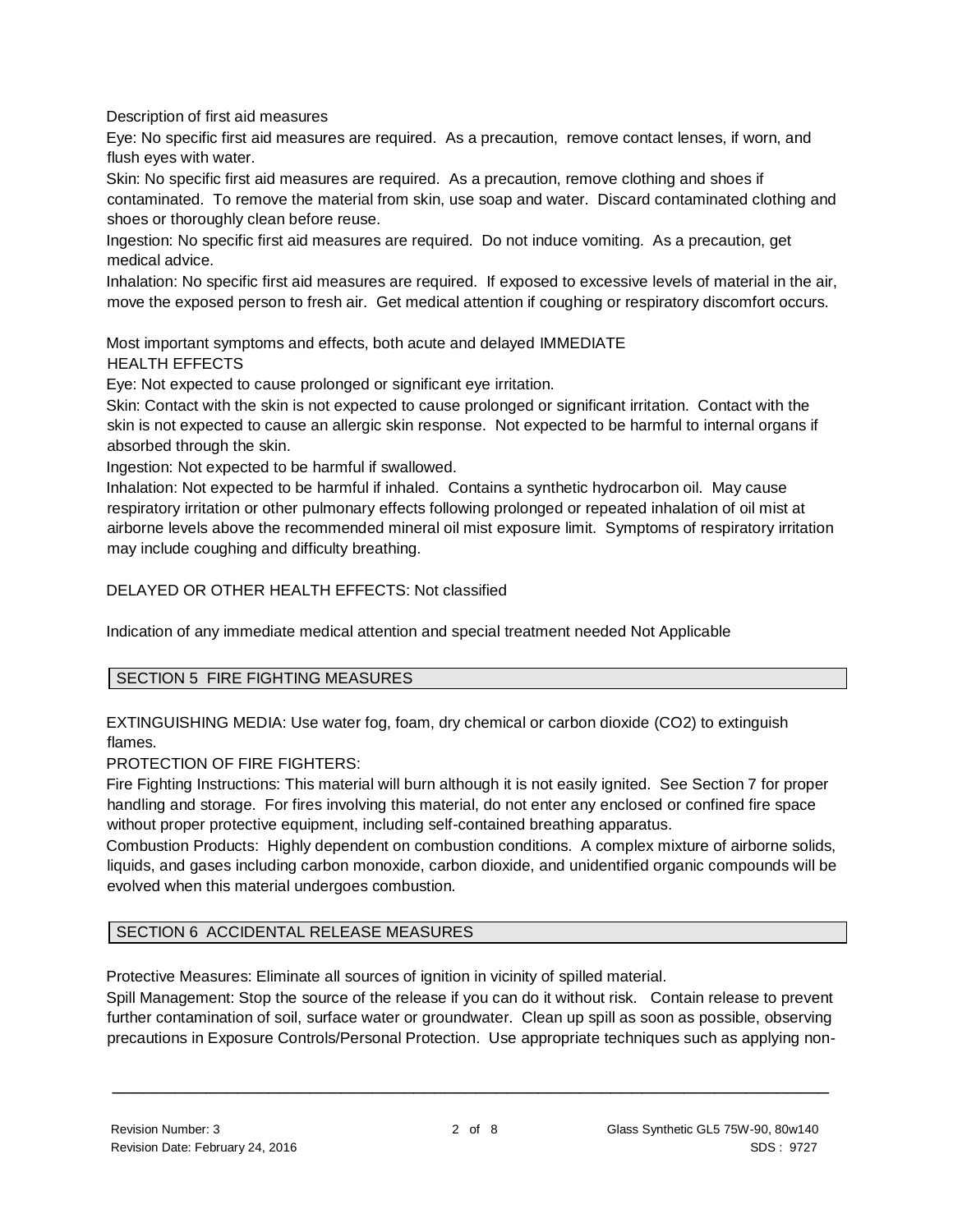combustible absorbent materials or pumping. Where feasible and appropriate, remove contaminated soil. Place contaminated materials in disposable containers and dispose of in a manner consistent with applicable regulations.

Reporting: Report spills to local authorities and/or the U.S. Coast Guard's National Response Center at (800) 424-8802 as appropriate or required.

### SECTION 7 HANDLING AND STORAGE

General Handling Information: Avoid contaminating soil or releasing this material into sewage and drainage systems and bodies of water.

Precautionary Measures: Keep out of the reach of children.

Static Hazard: Electrostatic charge may accumulate and create a hazardous condition when handling this material. To minimize this hazard, bonding and grounding may be necessary but may not, by themselves, be sufficient. Review all operations which have the potential of generating and accumulating an electrostatic charge and/or a flammable atmosphere (including tank and container filling, splash filling, tank cleaning, sampling, gauging, switch loading, filtering, mixing, agitation, and vacuum truck operations) and use appropriate mitigating procedures.

Container Warnings: Container is not designed to contain pressure. Do not use pressure to empty container or it may rupture with explosive force. Empty containers retain product residue (solid, liquid, and/or vapor) and can be dangerous. Do not pressurize, cut, weld, braze, solder, drill, grind, or expose such containers to heat, flame, sparks, static electricity, or other sources of ignition. They may explode and cause injury or death. Empty containers should be completely drained, properly closed, and promptly returned to a drum reconditioner or disposed of properly.

#### SECTION 8 EXPOSURE CONTROLS/PERSONAL PROTECTION

#### GENERAL CONSIDERATIONS:

Consider the potential hazards of this material (see Section 2), applicable exposure limits, job activities, and other substances in the work place when designing engineering controls and selecting personal protective equipment. If engineering controls or work practices are not adequate to prevent exposure to harmful levels of this material, the personal protective equipment listed below is recommended. The user should read and understand all instructions and limitations supplied with the equipment since protection is usually provided for a limited time or under certain circumstances.

#### ENGINEERING CONTROLS:

Use in a well-ventilated area.

#### PERSONAL PROTECTIVE EQUIPMENT

Eye/Face Protection: No special eye protection is normally required. Where splashing is possible, wear safety glasses with side shields as a good safety practice.

Skin Protection: No special protective clothing is normally required. Where splashing is possible, select protective clothing depending on operations conducted, physical requirements and other substances in the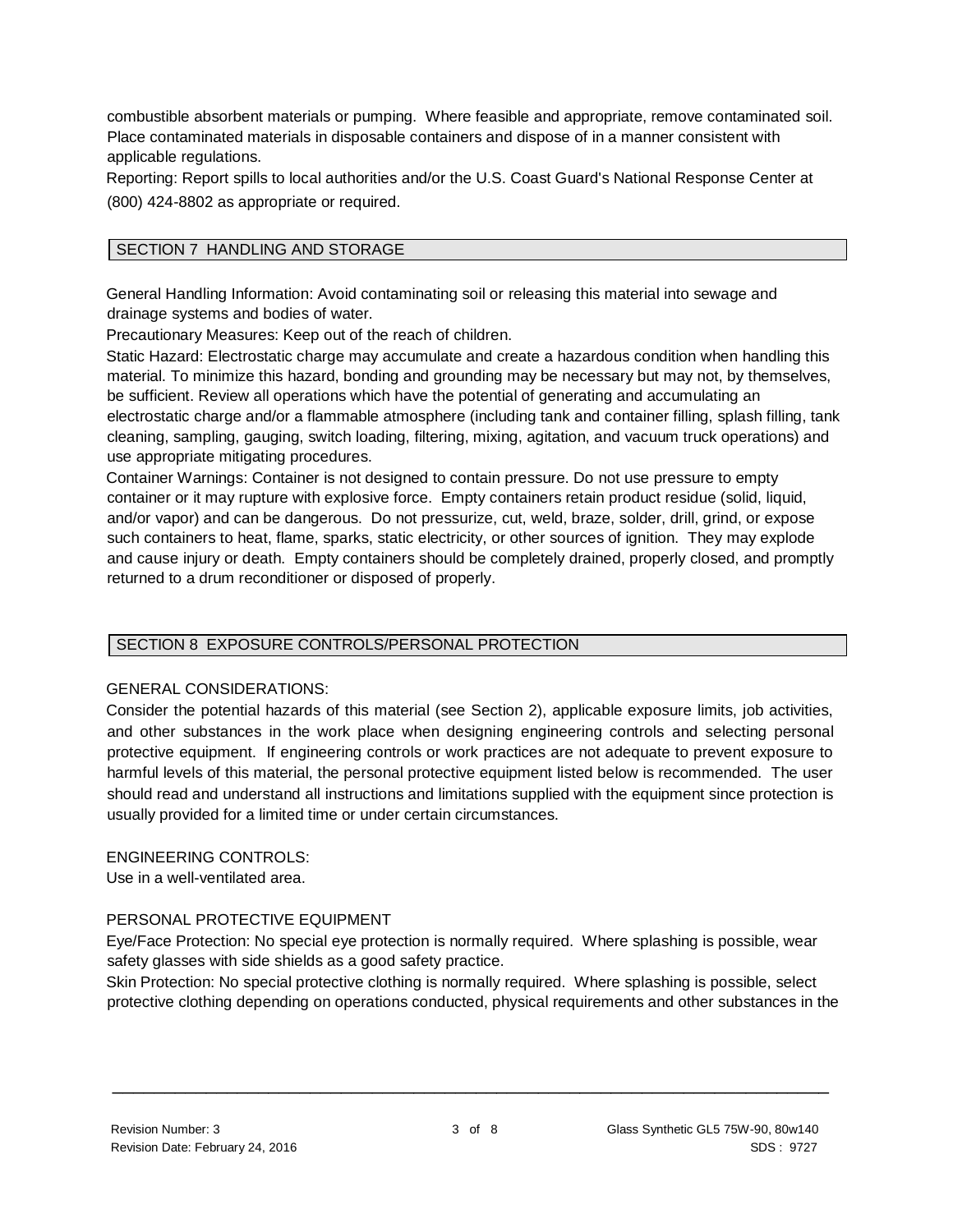workplace. Suggested materials for protective gloves include: 4H (PE/EVAL), Nitrile Rubber, Silver Shield, Viton.

Respiratory Protection: No respiratory protection is normally required.

If user operations generate an oil mist, determine if airborne concentrations are below the occupational exposure limit for mineral oil mist. If not, wear an approved respirator that provides adequate protection from the measured concentrations of this material. For air-purifying respirators use a particulate cartridge. Use a positive pressure air-supplying respirator in circumstances where air-purifying respirators may not provide adequate protection.

No applicable occupational exposure limits exist for this material or its components. Consult local authorities for appropriate values.

# SECTION 9 PHYSICAL AND CHEMICAL PROPERTIES

Attention: the data below are typical values and do not constitute a specification.

Color: Colorless Physical State: Liquid Odor: Petroleum odor Odor Threshold: No data available pH: Not Applicable Vapor Pressure: <0.01 mmHg @ 37.8 °C (100 °F) Vapor Density (Air = 1):  $>1$ Initial Boiling Point: 315°C (599°F) Solubility: Soluble in hydrocarbons; insoluble in water Freezing Point: Not Applicable Melting Point: No data available Density: 0.86 kg/l @ 15.6°C (60.1°F) (Typical) Viscosity: 135 mm2/s @ 100°C (212°F) (Min) Evaporation Rate: No data available Decomposition temperature: No data available Octanol/Water Partition Coefficient: No data available FLAMMABLE PROPERTIES: Flammability (solid, gas): No Data Available Flashpoint: (Cleveland Open Cup) 150 °C (302 °F) Minimum

Autoignition: No data available Flammability (Explosive) Limits (% by volume in air): Lower: Not Applicable Upper: Not Applicable

#### SECTION 10 STABILITY AND REACTIVITY

Reactivity: May react with strong acids or strong oxidizing agents, such as chlorates, nitrates, peroxides, etc.

Chemical Stability: This material is considered stable under normal ambient and anticipated storage and handling conditions of temperature and pressure. Incompatibility With Other Materials: Not applicable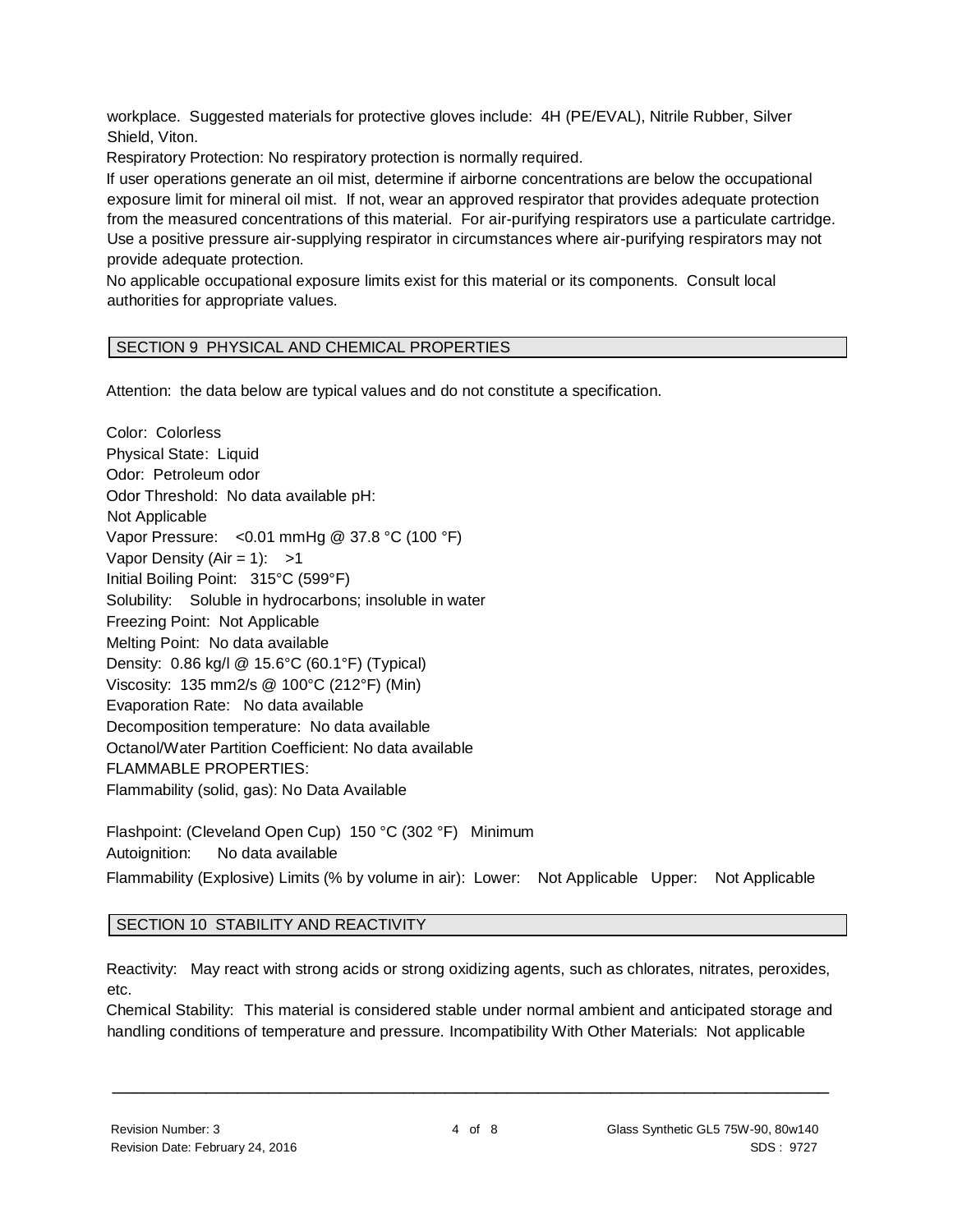Hazardous Decomposition Products: None known (None expected) Hazardous Polymerization: Hazardous polymerization will not occur.

#### SECTION 11 TOXICOLOGICAL INFORMATION

Information on toxicological effects

Serious Eye Damage/Irritation: The eye irritation hazard is based on evaluation of data for product components.

Skin Corrosion/Irritation: The skin irritation hazard is based on evaluation of data for product components.

Skin Sensitization: The skin sensitization hazard is based on evaluation of data for product components.

Acute Dermal Toxicity: The acute dermal toxicity hazard is based on evaluation of data for product components.

Acute Oral Toxicity: The acute oral toxicity hazard is based on evaluation of data for product components.

Acute Inhalation Toxicity: The acute inhalation toxicity hazard is based on evaluation of data for product components.

Acute Toxicity Estimate: Not Determined

Germ Cell Mutagenicity: The hazard evaluation is based on data for components or a similar material.

Carcinogenicity: The hazard evaluation is based on data for components or a similar material.

Reproductive Toxicity: The hazard evaluation is based on data for components or a similar material.

Specific Target Organ Toxicity - Single Exposure: The hazard evaluation is based on data for components or a similar material.

Specific Target Organ Toxicity - Repeated Exposure: The hazard evaluation is based on data for components or a similar material.

# SECTION 12 ECOLOGICAL INFORMATION

#### **ECOTOXICITY**

This material is not expected to be harmful to aquatic organisms.

The product has not been tested. The statement has been derived from the properties of the individual components.

MOBILITY No data available.

#### PERSISTENCE AND DEGRADABILITY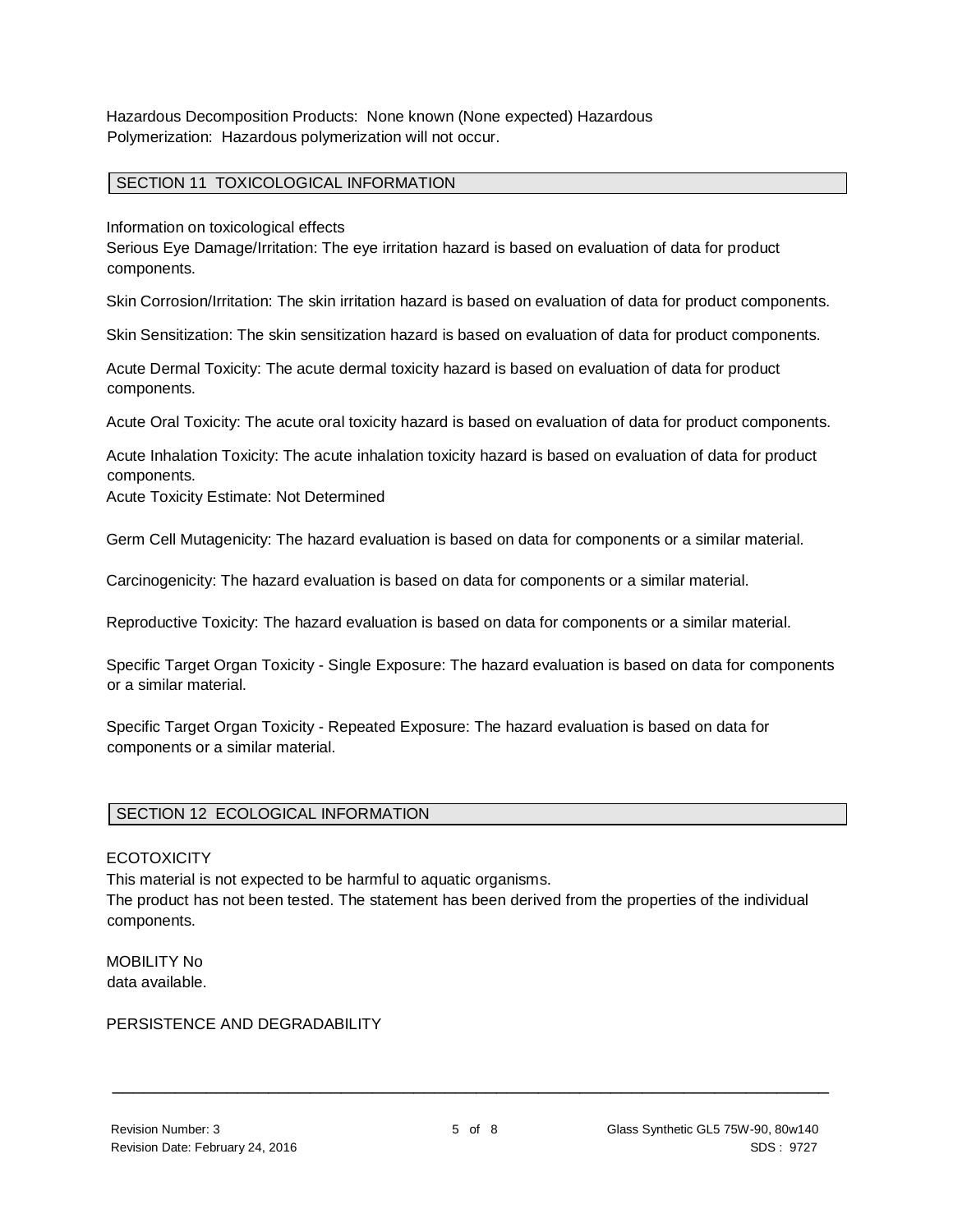This material is not expected to be readily biodegradable. The biodegradability of this material is based on an evaluation of data for the components or a similar material.

The product has not been tested. The statement has been derived from the properties of the individual components.

POTENTIAL TO BIOACCUMULATE Bioconcentration Factor: No data available. Octanol/Water Partition Coefficient: No data available

#### SECTION 13 DISPOSAL CONSIDERATIONS

Use material for its intended purpose or recycle if possible. Oil collection services are available for used oil recycling or disposal. Place contaminated materials in containers and dispose of in a manner consistent with applicable regulations. Contact your sales representative or local environmental or health authorities for approved disposal or recycling methods.

# SECTION 14 TRANSPORT INFORMATION

The description shown may not apply to all shipping situations. Consult 49CFR, or appropriate Dangerous Goods Regulations, for additional description requirements (e.g., technical name) and mode-specific or quantity-specific shipping requirements.

DOT Shipping Description: NOT REGULATED AS A HAZARDOUS MATERIAL UNDER 49 CFR

IMO/IMDG Shipping Description: NOT REGULATED AS DANGEROUS GOODS FOR TRANSPORT UNDER THE IMDG CODE

ICAO/IATA Shipping Description: NOT REGULATED AS DANGEROUS GOODS FOR TRANSPORT UNDER ICAO

Transport in bulk according to Annex II of MARPOL 73/78 and the IBC code: Not applicable

#### SECTION 15 REGULATORY INFORMATION

|                                             | EPCRA 311/312 CATEGORIES:             | 1.           | Immediate (Acute) Health Effects: | NO. |
|---------------------------------------------|---------------------------------------|--------------|-----------------------------------|-----|
|                                             | 2. Delayed (Chronic) Health Effects:  |              | NO.                               |     |
|                                             | 3. Fire Hazard:                       |              | NO.                               |     |
|                                             | 4. Sudden Release of Pressure Hazard: |              | NO.                               |     |
|                                             | 5. Reactivity Hazard:                 |              | NO REGULATORY LISTS SEARCHED:     |     |
|                                             | 01-1=IARC Group 1                     | 03=EPCRA 313 |                                   |     |
| 01-2A=IARC Group 2A<br>04=CA Proposition 65 |                                       |              |                                   |     |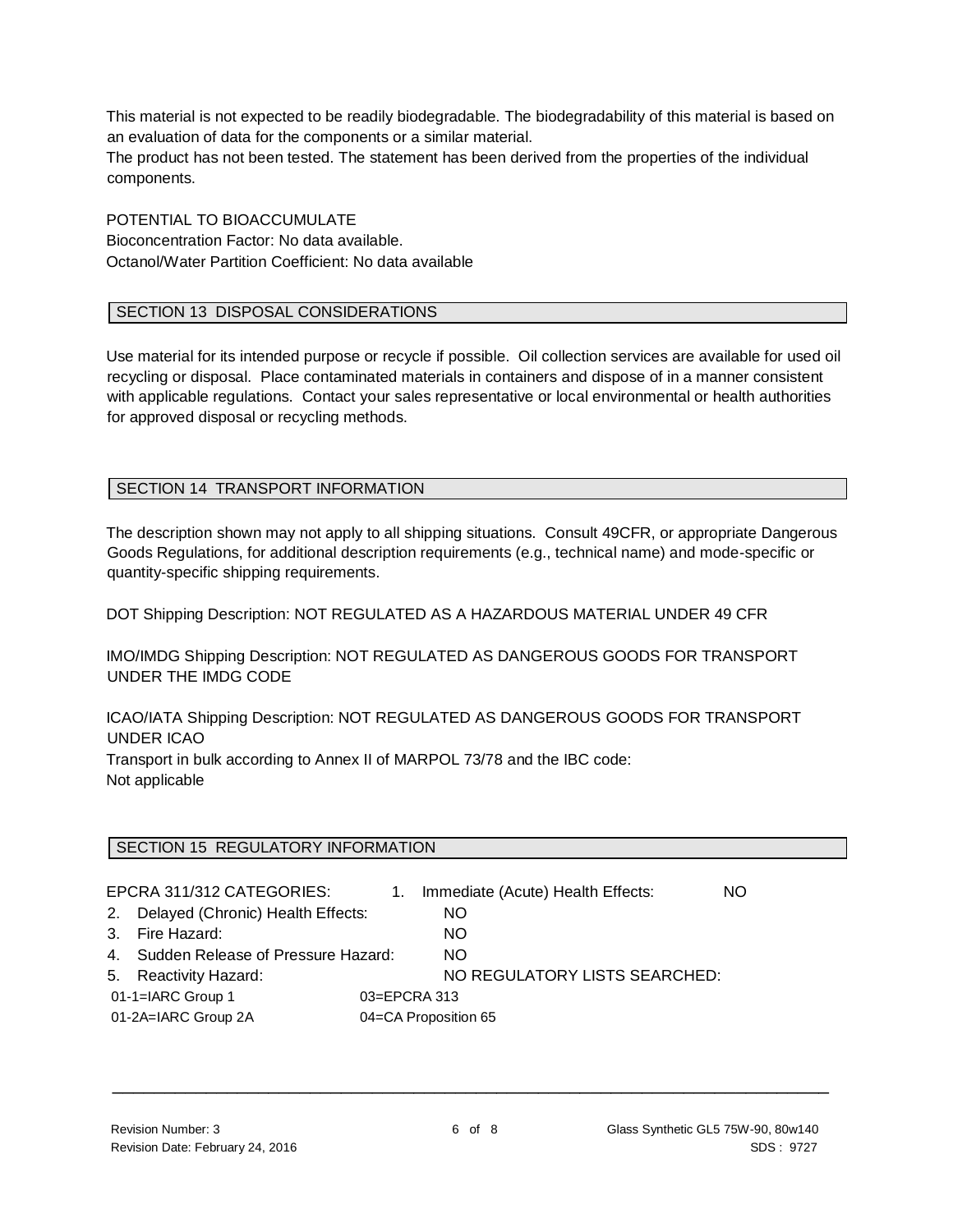| 01-2B=IARC Group 2B | 05=MA RTK |
|---------------------|-----------|
| 02=NTP Carcinogen   | 06=NJ RTK |
|                     | 07=PA RTK |

No components of this material were found on the regulatory lists above.

#### CHEMICAL INVENTORIES:

All components comply with the following chemical inventory requirements: AICS (Australia), DSL (Canada), ENCS (Japan), IECSC (China), KECI (Korea), PICCS (Philippines), TSCA (United States).

#### NEW JERSEY RTK CLASSIFICATION:

Under the New Jersey Right-to-Know Act L. 1983 Chapter 315 N.J.S.A. 34:5A-1 et. seq., the product is to be identified as follows: PETROLEUM OIL (Gear oil)

#### SECTION 16 OTHER INFORMATION

NFPA RATINGS: Health: 0 Flammability: 1 Reactivity: 0

HMIS RATINGS: Health: 0 Flammability: 1 Reactivity: 0

(0-Least, 1-Slight, 2-Moderate, 3-High, 4-Extreme, PPE:- Personal Protection Equipment Index recommendation, \*- Chronic Effect Indicator). These values are obtained using the guidelines or published evaluations prepared by the National Fire Protection Association (NFPA) or the National Paint and Coating Association (for HMIS ratings).

LABEL RECOMMENDATION: Label Category : INDUSTRIAL OIL 1 - IND1 REVISION STATEMENT Revision Date: February 24, 2016

#### ABBREVIATIONS THAT MAY HAVE BEEN USED IN THIS DOCUMENT:

| TLV<br>Threshold Limit Value                                                    | TWA<br>Time Weighted Average<br>$\overline{\phantom{a}}$                            |
|---------------------------------------------------------------------------------|-------------------------------------------------------------------------------------|
| STEL<br>Short-term Exposure Limit<br>$\overline{\phantom{a}}$                   | Permissible Exposure Limit<br>PEL.<br>$\overline{\phantom{a}}$                      |
| <b>GHS</b><br><b>Globally Harmonized System</b><br>$\sim$                       | <b>CAS</b><br><b>Chemical Abstract Service Number</b>                               |
| ACGIH<br>American Conference of Governmental<br>$\sim$<br>Industrial Hygienists | <b>IMO/IMDG</b><br>International Maritime Dangerous Goods<br>$\blacksquare$<br>Code |
| American Petroleum Institute<br>API<br>$\sim$                                   | Safety Data Sheet<br><b>SDS</b><br>۰                                                |
| HMIS<br>Hazardous Materials Information System<br>$\blacksquare$                | <b>NFPA</b><br>National Fire Protection Association (USA)<br>$\blacksquare$         |
| <b>DOT</b><br>Department of Transportation (USA)<br>$\sim$                      | <b>NTP</b><br>National Toxicology Program (USA)                                     |
| <b>IARC</b><br>International Agency for Research on<br>$\blacksquare$<br>Cancer | <b>OSHA</b><br>Occupational Safety and Health Administration                        |
| <b>NCEL</b><br>New Chemical Exposure Limit<br>$\blacksquare$                    | EPA - Environmental Protection Agency                                               |
| <b>SCBA</b><br>Self-Contained Breathing Apparatus<br>$\sim$                     |                                                                                     |